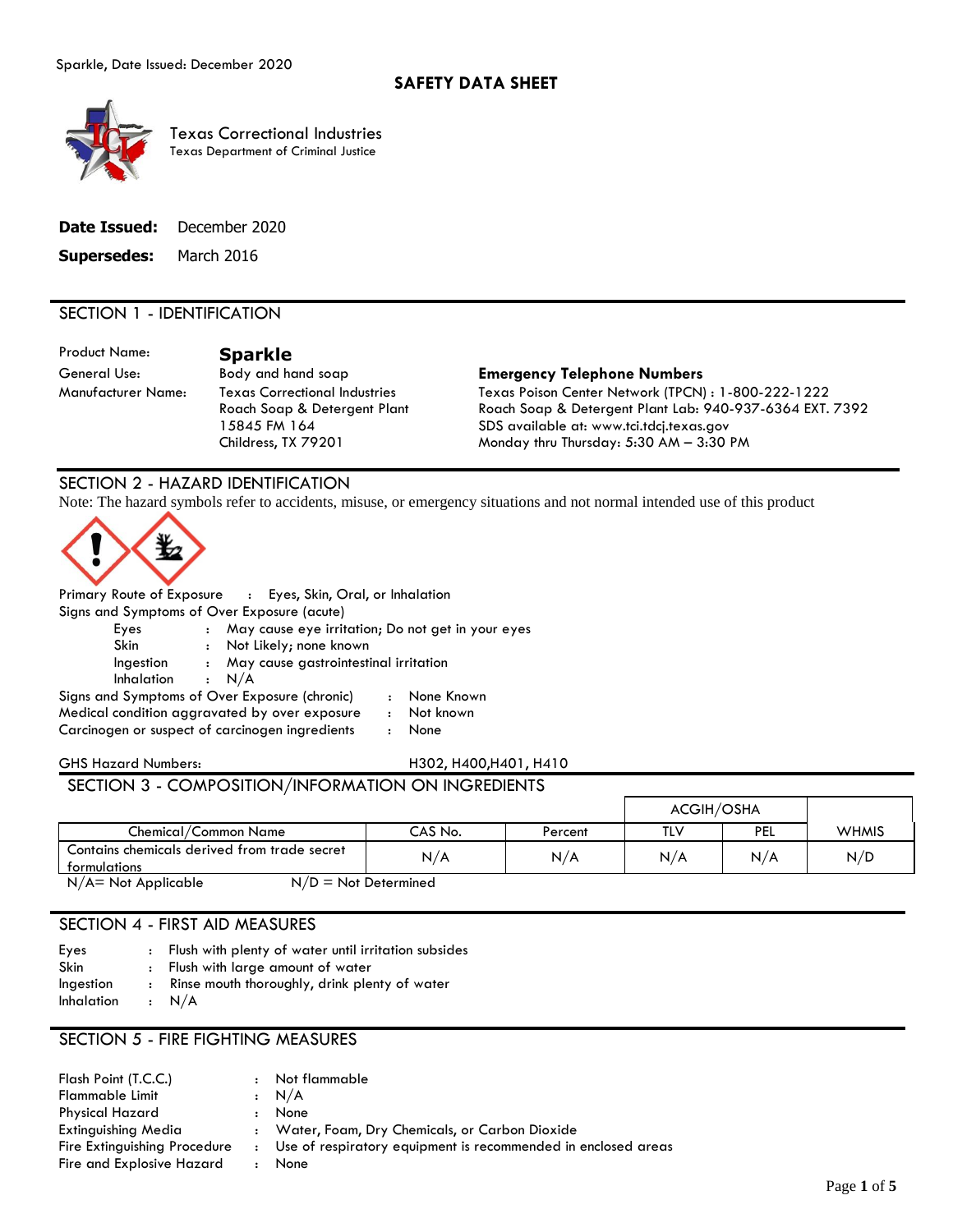# SECTION 6 - ACCIDENTAL RELEASE MEASURES

Steps to be taken if released or spilled : Sweep all materials practical for salvage or disposal. Rinse residue with water.

# SECTION 7 - HANDLING AND STORAGE

Store in a cool, dry ventilated area.

# SECTION 8 - EXPOSURE CONTROLS/PERSONAL PROTECTION

| <b>Respiratory Protection</b>              | None |  |  |
|--------------------------------------------|------|--|--|
| <b>Ventilation Requirement</b>             | None |  |  |
| <b>Protective Gloves</b>                   | None |  |  |
| Eye Protection                             | None |  |  |
| SECTION O DHVSICAL AND CHEMICAL DDODEDTIES |      |  |  |

#### SICAL AND CHEMICAL PROPERTIES

| <b>Vapor Pressure</b>           | $\ddot{\phantom{a}}$ | Not available                                                            |
|---------------------------------|----------------------|--------------------------------------------------------------------------|
| Specific Gravity (water $= 1$ ) | $\mathbf{r}$         | 1.02                                                                     |
| Solubility in Water             | $\ddot{\phantom{a}}$ | Complete                                                                 |
| рH                              |                      | $: 5.8 - 6.8$                                                            |
| Boiling Point                   | $\mathbf{r}$         | Approximately 200 <sup>0</sup> F                                         |
| Appearance and Odor             |                      | Opaque, pearlescent, white viscous liquid with slight "Green Apple" odor |

## SECTION 10 - STABILITY AND REACTIVITY

| <b>Hazardous Decomposition</b> | : Oxides of carbon and nitrogen |
|--------------------------------|---------------------------------|
| Stability                      | : Stable                        |
| Incompatibility                | : None                          |

NOTE: The C### notation below refers to a principal component based on the amount present in the product which may involve trade secret chemicals. In the event of an accident, notify the Poison Control Center for more information.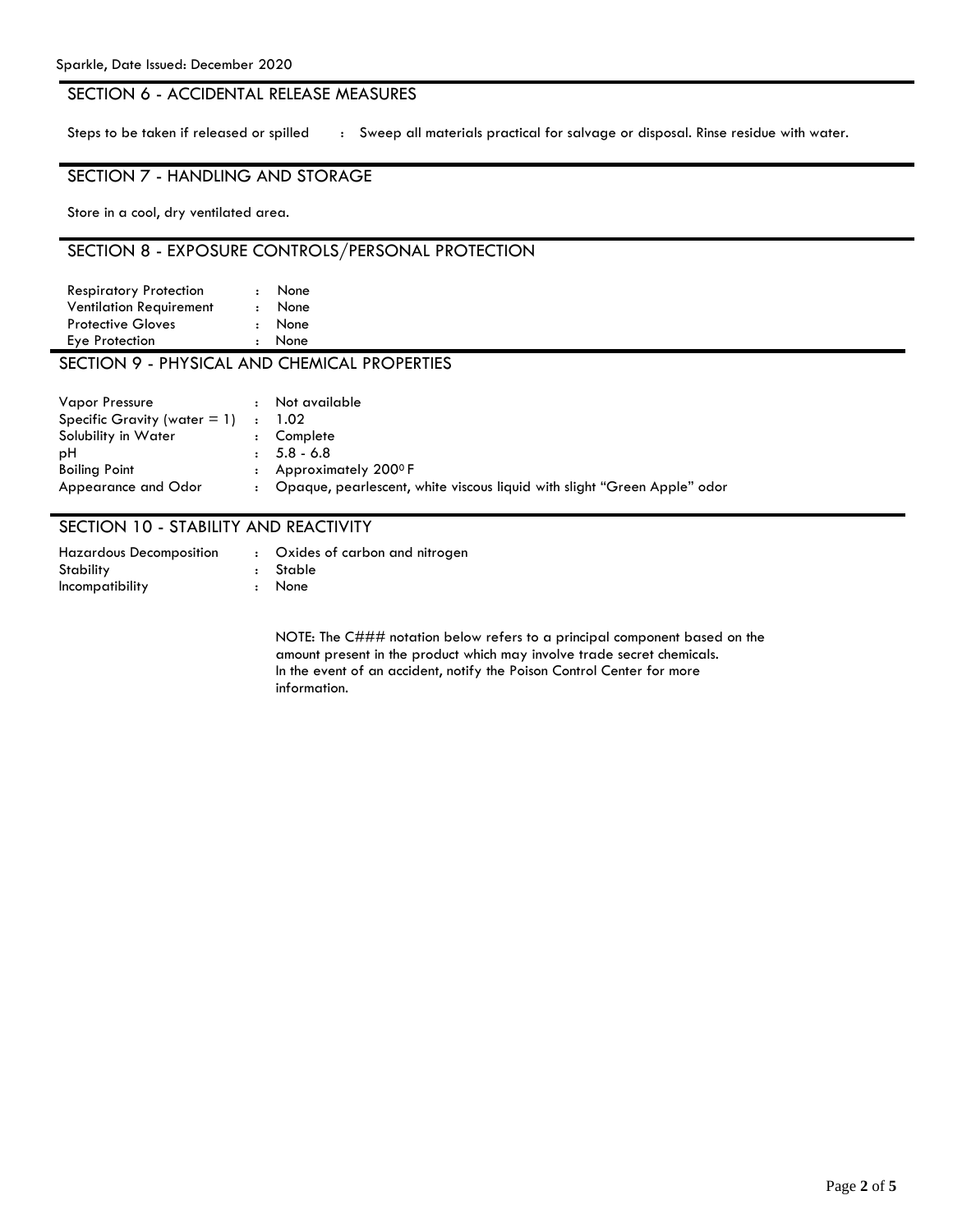# SECTION 11 – TOXICOLOGICAL INFORMATION

C119

| Component<br>Sulfonic acids,<br>$C14-16$ -alkane<br>hydroxy and<br>$C14-16$ -alkene,                                                                                                                 | LD50 Oral                                                                                                                           | LC50 Inhalation                                                                                                                                                             | LD50 Dermal                                               |
|------------------------------------------------------------------------------------------------------------------------------------------------------------------------------------------------------|-------------------------------------------------------------------------------------------------------------------------------------|-----------------------------------------------------------------------------------------------------------------------------------------------------------------------------|-----------------------------------------------------------|
| sodium<br>salts                                                                                                                                                                                      | $2310$ mg/kg (Rat)                                                                                                                  |                                                                                                                                                                             | 6300 mg/kg (Rabbit)                                       |
| Eyes:<br>Skin:<br>Ingestion:<br>Inhalation:<br>Chronic Toxicity:<br>Carcinogenicity:<br>Hazard Type:<br>C120                                                                                         | Eye irritation<br>Skin irritation<br>Unknown<br>Unknown<br>No information available<br>Product is not listed.<br>Skin/Eye Irritant. |                                                                                                                                                                             |                                                           |
| Ethylene Glycol:<br>C121                                                                                                                                                                             | Oral LD50 (rat): >4000 mg/kg;<br>Dermol LD5O Rabbit: 9530 micro-L/kg.                                                               |                                                                                                                                                                             |                                                           |
| Information related to the product itself:<br>Acute oral toxicity:<br>Acute dermal toxicity:<br>Acute inhalation toxicity:<br>Irritant effect on skin:<br>Irritant effect on eyes:<br>Sensitization: |                                                                                                                                     | $LD50 > 2.000$ mg/kg (rat) Method: OECD 401<br>not tested.<br>not tested.<br>non <irritant (rabbit)<br="">irritant (rabbit eye)<br/>non-sensitizing (Guinea pig)</irritant> | Method 1 OECD 404<br>Method: OECD 405<br>Method: OECD 406 |

# SECTION 12 – ECOLOGICAL INFORMATION

#### C119, C120, C121:

Ecotoxicity effects This surfactant complies with the biodegradability criteria as laid down in Regulation (EC) No.648/2004 on detergents. This chemical Fate Material is readily biodegradable.

No ecological information is available at this time.

#### SECTION 13 – DISPOSAL CONSIDERATIONS

| Waste disposal method | Any i                 |
|-----------------------|-----------------------|
|                       | $f \circ \mathcal{A}$ |

unsalvageable material must be disposed in compliance with local, state, and federal laws and regulations. Do not dump into sewers, on the ground, or into any bodies of water.

#### SECTION 14 – TRANSPORT INFORMATION

#### C119, C120, C121:

| DOT      |  |
|----------|--|
| ICAO     |  |
| IATA     |  |
| IMDG/IMO |  |
| RID      |  |
| ADR      |  |
| ADN      |  |

Not regulated Not regulated Not regulated Not regulated Not regulated Not regulated Not regulated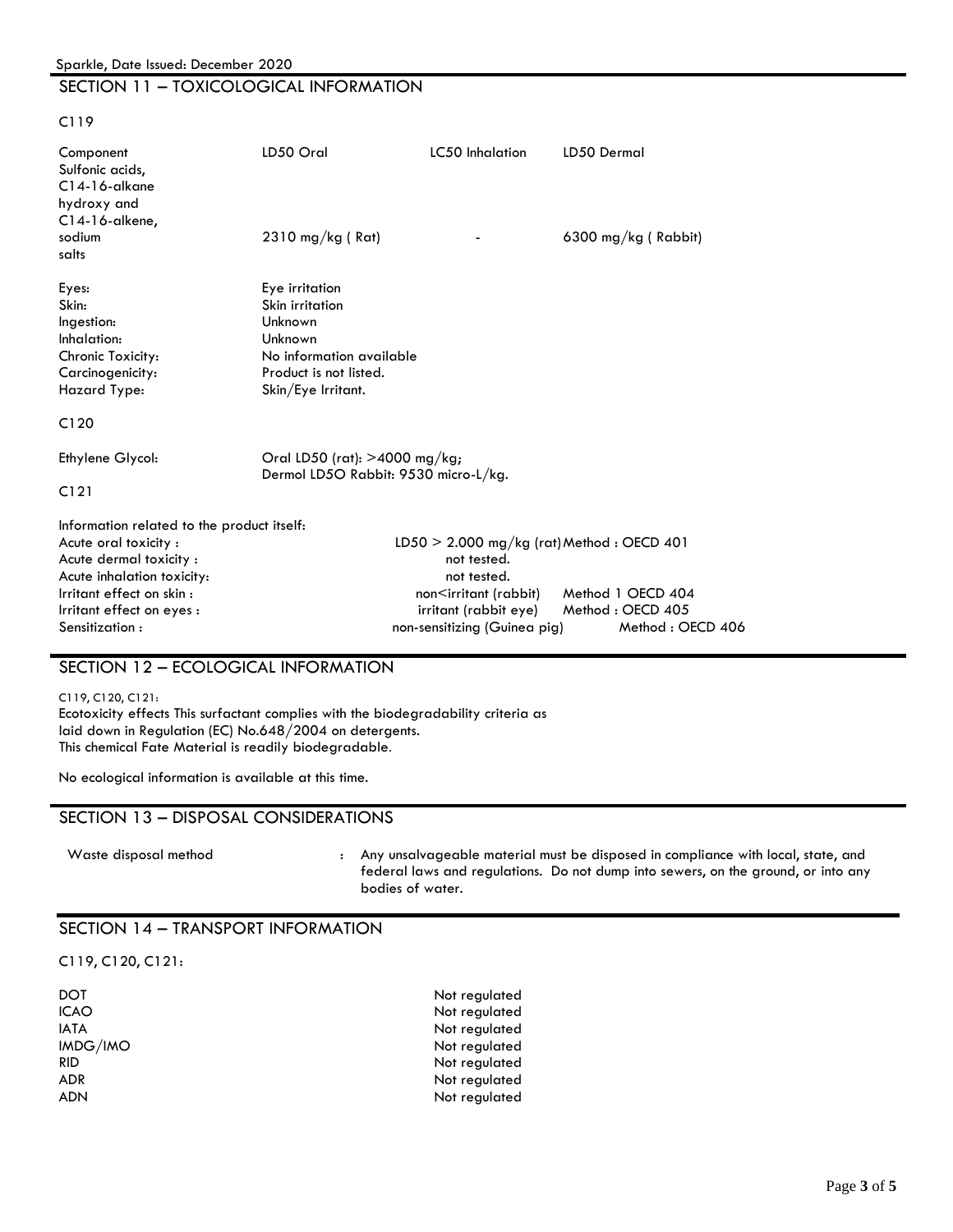#### SECTION 15 – REGULATORY INFORMATION

C119

# USA Federal Regulations

SARA 313

Section 313 of Title lll of the Superfund Amendments and Reauthorization Act of 1986 (SARA). This product does not contain any chemicals which are subject to the reporting requirements of the Act and Title 40 of the Code of Federal Regulations, Part 372. SARA 311/312 Hazardous Categorization

| Acute Health Hazard               | Yes |
|-----------------------------------|-----|
| Chronic Health Hazard             | N٥  |
| Fire Hazard                       | N٥  |
| Sudden Release of Pressure Hazard | N٥  |
| Reactive Hazard                   | N٥  |

Clean Air Act. Section 112 Hazardous Air Pollutants (HAPs)\_(see 40 CFR 61) This product does not contain any HAPs.

C120

Toxic Substances Control Art (TSCA): This product listed on the TSCA inventory of the United States.-. I Domestic Substance List (DSL): This product is listed on the DSL inventory of Canada. Australian Inventory of Chemical Substances (AICS): This product is listed on the AICS inventory of Australia. European Inventory of Existing Chemical Substances (EINECS): This product is listed on the EINECS inventory of Europe.

Superfund Amendments and Reauthorization Act (SARA): This product has the following hazards as defined in Section 31 l/312 of 40 CFR part 372:

Hazards: Acute

This product contains the following chemicals subject to the reporting requirements of Section 313 or Title III of SARA and 40 CFR Part 3722

Ingredients: None

#### C121

USA Federal Regulations

SARA 313

Section 313 of Title lll of the Superfund Amendments and Reauthorization Act of 1986 (SARA). This product does not contain any chemicals which are subject to the reporting requirements of the Act and Title 40 of the Code of Federal Regulations, Part 372. SARA 311/312 Hazardous Categorization

| Acute Health Hazard               | Yes |
|-----------------------------------|-----|
| Chronic Health Hazard             | Nο  |
| Fire Hazard                       | N٥  |
| Sudden Release of Pressure Hazard | N٥  |
| Reactive Hazard                   | N٥  |

Clean Air Act. Section 112 Hazardous Air Pollutants (HAPs)\_(see 40 CFR 61) This product does not contain any HAPs.